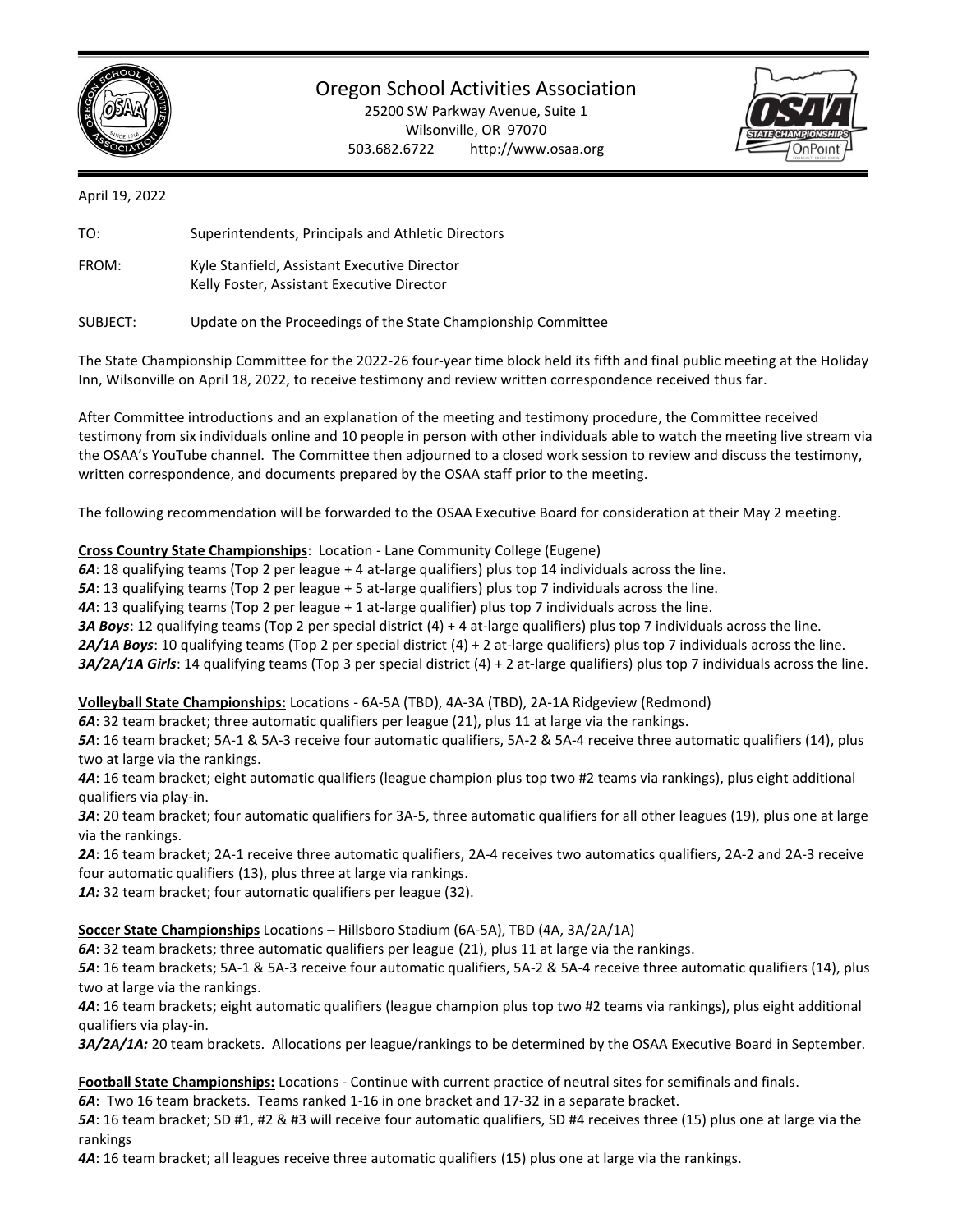*3A*: 16 team bracket; SD #1, #2 & #3 receive three automatic qualifiers, SD #4 receives four and SD #5 receives two (15) plus one at large via the rankings.

*2A*: 16 team bracket; all leagues receive three automatic qualifiers (15) plus one at large via the rankings.

*1A-8*: 12 team bracket; each special district receive four automatic qualifiers (8) plus four at large via the rankings.

*1A-6*: 8 team bracket, SD-1 receives three automatic qualifier and SD-2 receives five.

## **Cheerleading State Championships:** Location – Oregon City High School

The Committee supports the addition of the Gameday division to the State Championships. Extending the maximum number of participants to 30 on the floor at all divisions. Each division (6A, 5A, 4A, 3A/2A/1A, Gameday, 6A/5A COED, 4A/3A/2A/1A COED), must have a minimum of five teams participating to be held. Schools may only participate in one division at the state championships. In the attempt to increase participation, the Committee recommends, along with the increase to a maximum of 30 participants from 20, to separate programs of 16 participants or more (6A, 5A, 4A, 3A/2A/1A) into their own division.

# **Swimming State Championships:** Location - Tualatin Hills Park and Recreation (THPRD)

*6A*: First place winner in each individual and relay event at each District Meet automatically qualifies. Any remaining open lanes will be filled by the next fastest times from District Meet finals, up to a total of 18 participants.

*5A*: First place winner in each individual and relay event at each District Meet automatically qualifies. Any remaining open lanes will be filled by the next fastest time from District Meet Finals, up to a total of 12 participants.

*4A/3A/2A/1A*: First place winner in each individual and relay event at each District Meet automatically qualifies. Any remaining open lanes will be filled by the next fastest time from District Meet Finals, up to a total of 12 participants.

### **Wrestling State Championships:** Locations – Veterans Memorial Coliseum (6A,5A); TBD - (4A, 3A, 2A/1A)

*6A*: 24-person bracket; three qualifiers per weight class per league. 4th place finisher from each league will be "pooled" and a defined criterion applied to select three additional qualifiers.

*5A*: 16-person bracket; four automatic qualifiers per weight class per league.

*4A*: 16-person bracket; four automatic qualifiers per weight class per special district.

*3A*: 12-person bracket; number of special districts and number of qualifiers per special district to be determined.

*2A/1A*: 10-person bracket; number of special districts and number of qualifiers per special district to be determined. *Girls*: Two 8-person brackets (6A/5A; 4A/3A/2A/1A) that would be held at the same time and location as their related classification.

**Basketball State Championships (Boys & Girls):** Locations - University of Portland (6A), Oregon State University (5A), Forest Grove HS (4A), Marshfield/North Bend HS (3A), Pendleton Convention Center and High School (2A) and Baker High School (1A)

Eight teams to final sites. Keep current structure of four-day tournaments at 6A, 5A, 1A and three-day tournaments at 4A, 3A, 2A

*6A*: 32 team brackets; three automatic qualifiers per league (21), plus 11 at large via the rankings

*5A*: 16 team brackets; 5A-1 & 5A-3 receive four automatic qualifiers, 5A-2 & 5A-4 receive three automatic qualifiers (14), plus two at large via the rankings

*4A*: 16 team brackets; eight automatic qualifiers (league champion plus top two #2 teams via rankings), plus eight additional qualifiers via play-in

*3A*: 20 team bracket; four automatic qualifiers for 3A-5, three automatic qualifiers for all other leagues (19), plus one at large via the rankings.

*2A*: 16 team brackets; 2A-1 receive three automatic qualifiers, 2A-4 receives two automatics qualifiers, 2A-2 and 2A-3 receive four automatic qualifiers (13), plus three at large via rankings

1A: 32 team bracket; four automatic qualifiers per league (32).

# **Dance/Drill State Championships**: Location - TBD

The Committee supports the move to a Category Style State Championship with six categories (Traditional, Show, Pom, Hip Hop, Kick, and Jazz). A minimum of five teams must participate in a category for it to be competed. Any further sub-division of a category will be by classification (6A, 5A, 4A/3A/2A/1A) with a minimum of five teams participating in a classification for it to be separated.

Every school gets the option to participate in one category and the ability to qualify into one other (maximum of two categories per school). The State Championship Committee requests the Executive Board to review allowing teams to qualify in a third category after a two-year cycle of the championship and logistics are determined.

**Speech State Championships**: Location - Western Oregon University (Monmouth) Continue with current qualification and structure.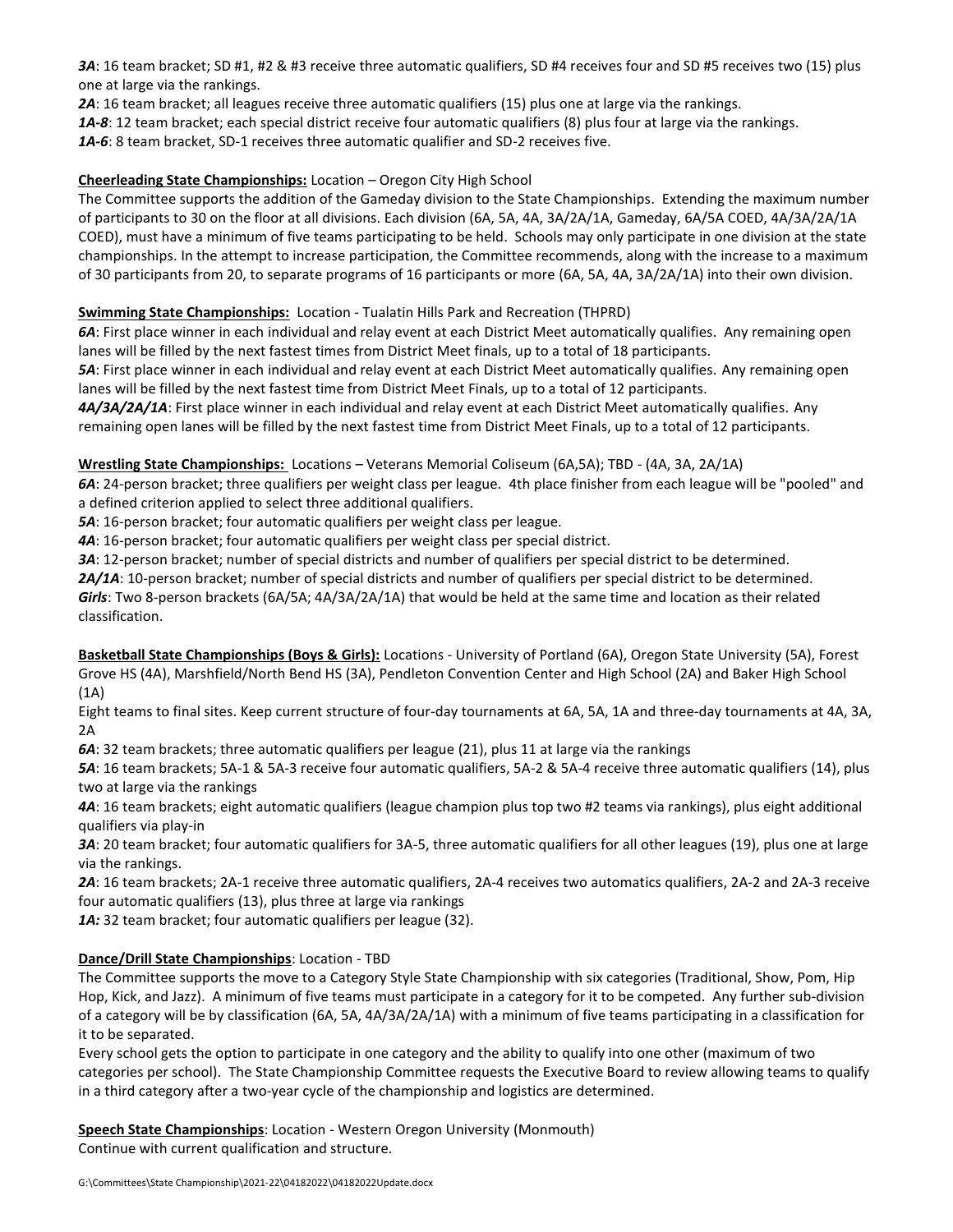#### **Solo Music State Championships:** Location - TBD

Continue with current qualification and structure.

**Band State Championships**: Location - Oregon State University Continue with current qualification and structure.

**Orchestra State Championships**: Location - Oregon State University Continue with current qualification and structure.

**Choir State Championships**: Location - Oregon State University Continue with current qualification and structure.

**Golf State Championships**: Locations – Rotation of Quail Valley, Trysting Tree, Emerald Valley, Eagle Crest

*6A Boys and Girls* – Each league will determine one team that directly qualifies for the state championship (7), seven additional teams through regional qualification. Each league will determine two individuals who automatically qualify for the state championship (14), seven additional individuals through regional qualification.

*5A Boys & Girls* – Each league will determine one team that directly qualifies for the state championship (4), four additional teams through regional qualification. Each league will determine two individuals who automatically qualify for state (8), ten additional individuals through regional qualification.

*4A Boys* – 10 qualifying teams overall via the four special districts. Top 5 individuals from each special district must be in the top 5 overall to qualify for the State Championship. Special District team allocations to be determined by the OSAA Executive Board.

*4A/3A/2A/1A Girls* - 8 qualifying teams overall via the four special districts. Top 5 individuals from each special district must be in the top 5 overall to qualify for the State Championship. Special District team allocations to be determined by the OSAA Executive Board.

*3A/2A/1A Boys* - 12 qualifying teams overall via the four special districts. Top 5 individuals from each special district must be in the top 5 overall to qualify for the State Championship. Special District team allocations to be determined by the OSAA Executive Board.

Due to the lack of participation data, the State Championship committee recommends allowing the Executive Board flexibility to modify the championships, qualifications, and structures after participation data is available from Spring 2022.

**Tennis State Championships**: Locations – Tualatin Hills Tennis Center, Portland Tennis Center, and Oregon State University *6A Boys & Girls* – 28-person bracket. Each league receives four singles and doubles teams.

*5A Boys & Girls* – 16-person bracket. Each league receives four singles and doubles teams.

*4A/3A/2A/1A Boys & Girls* - 16-person bracket. Each special district receives four singles and doubles teams.

Due to the lack of participation data, the State Championship committee recommends allowing the Executive Board flexibility to modify the championships, qualifications, and structures after participation data is available from Spring 2022.

**Track and Field State Championships**: Location - University of Oregon

6A Boys & Girls – Top 2 per league + 2 wildcards + standards (16 minimum)

5A Boys & Girls – Top 2 per league + 5 wildcards + standards (15 minimum)

4A Boys & Girls – Top 2 per league + 1 wildcard + standards (13 minimum)

3A Boys & Girls – Top 2 per special district (5) + 3 wildcards + standards (13 minimum)

2A Boys & Girls – Top 2 per special district (5) + 2 wildcards + standards (12 minimum)

1A Boys & Girls – Top 2 per special district (4) + 3 wildcards + standards (11 minimum)

All allocations listed above are guaranteed (meeting an automatic qualifying standard does not replace wildcard allotments). Due to the lack of participation data, the State Championship committee recommends allowing the Executive Board flexibility to modify the championships, qualifications, and structures after participation data is available from Spring 2022.

**Baseball State Championships**: Locations - TBD. Committee recommends moving all championships to Saturday at two locations.

*6A*: 32 team bracket; three automatic qualifiers per league (21), plus 11 at large via the rankings.

*5A*: 16 team bracket; 5A-1 & 5A-3 receive four automatic qualifiers, 5A-2 & 5A-4 receive three automatic qualifiers (14), plus two at large via the rankings.

*4A*: 16 team bracket; eight automatic qualifiers (league champion plus top two #2 teams via rankings), plus eight additional qualifiers via play-in.